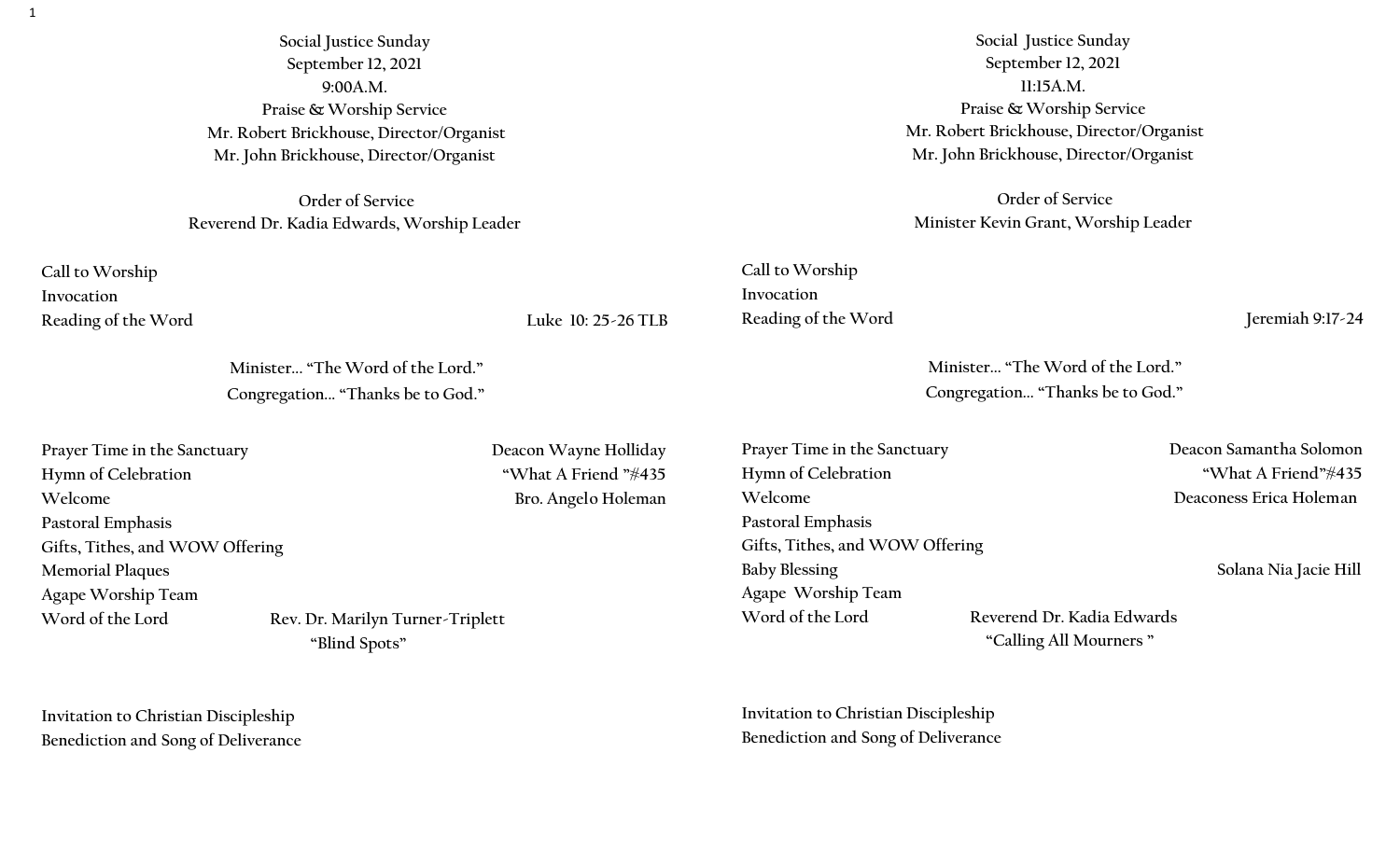

# 2021

## Get Ready For Change!

 **Bethlehem Baptist Church "WOW" Endowment September \$145,678**

> **Sunday Evening with Pastor**  Today 7:00 pm Pastor Charles Quann Will bring the word.

#### **Praying for His Release**

For 8 months, Rev. Daniel Mulunda has been imprisoned in the Congo. On January 18,2021, he was detained for preaching the word of God. We are praying for his release. Please continue to keep the Mulunda family in prayer.

#### **Pastor has written his monthly article for the Philadelphia Tribune titled "The Church Post-Pandemic"** The article will appear in September 19<sup>th</sup> edition of the Philadelphia Tribune. Please support us by making a contribution: www.phillytrib.com/Contribute

**Pastor encourages you to join us on the Church Without Walls** Morning worship, daily 6 am to 7 am. The Conference number is 1-712-770-5600. The Participant code 674854#. Use #6 to mute/unmute.

#### **Support our Golden Chain Missionaries**  For the month of **September,** please drop off **Laundry Detergent** in the container located next to the Hospitality/Security Desk.

## BBC VEWS

**Table Talk at the House of Bread** 

Watch Live Stream on YouTube, Website, and Facebook Join Pastor Quann, Rev. Sean Tripline and Dr. Jennifer Stewart Thursday, September  $16^{\text{th}}$  7:00pm –8:00pm. Our guest will be SBA Moderator, Pastor Marjorie Duncan Reed, Pastor of St. Paul's Baptist Church Please use Facebook and YouTube chat for questions or comments.

**Special Joint Board Meeting**

Tuesday, September 21<sup>st</sup> at 7pm Via Zoom or in-person in the Sanctuary It's important that all Joint Board ministries members attend.

#### **Miracle Sunday**

September 26<sup>th</sup> 9:00a.m. Worship Service Dr. Jennifer Jones Austin, Esq. CEO and Executive Director, Federation of Protestant Welfare Agencies, Inc., will be preaching

**Church Conference** There will be an important Church Conference Tuesday, September 28,2021 At 7pm Via Zoom and in person in the sanctuary, regarding the purchase of a new property.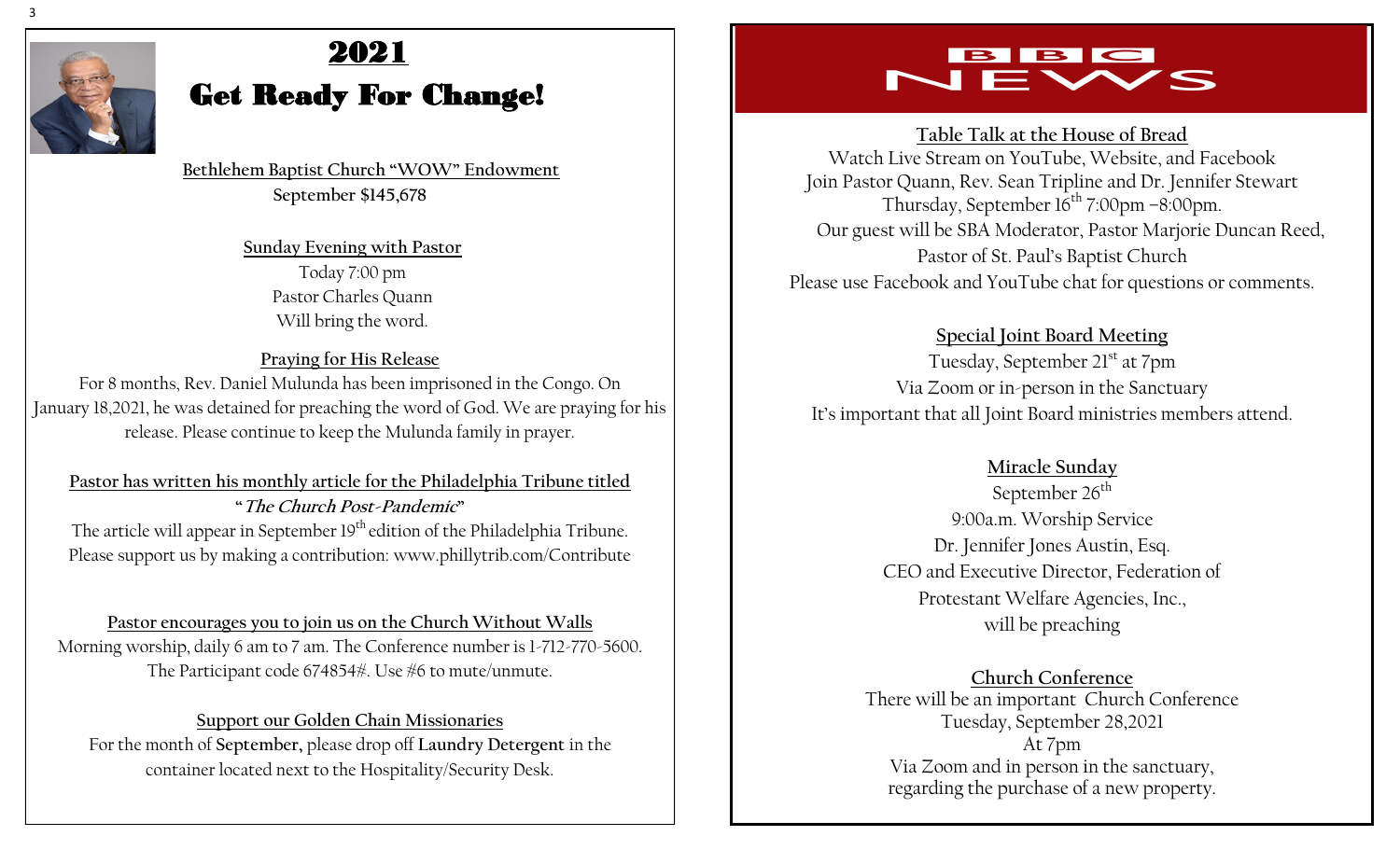## $\mathbf{B}$   $\mathbf{B}$   $\mathbf{C}$  $\overline{\phantom{a}}$

**Save The Date** Sunday, September 19<sup>th</sup> **9:00am Worship Service** Dr. Jennifer Stewart will be preaching her Initial Sermon.

**11:15am Worship Service** Joint Worship Service at St. Andrew Evangelical Lutheran Church. 20 Dill Avenue, Perkasie, PA 18944 Agape Praise Team will be singing. Plan to be a part of these significant services. Church van will be leaving at 10:30am

**Precious Memories Alzheimer's Ministry**  These monthly 4<sup>th</sup> Thursday Support Sessions are available to families and caregivers dealing with dementia. The next Support Session for Caregivers will be held via Zoom on September 30th, 2021 at 7 pm. Registration is required by calling 1-800-272-3900.

> **Daylight Saving Time** Ends Sunday, November 7th Spring forward and fall back a hour.



Worship Service 9:00a.m. **Reverend Dr. Ernest Flores Pastor, Zion Baptist** will be preaching

Worship Service 11:00a.m. Pastor Charles W. Quann will be preaching



Sunday, October 24th 3:00p.m. Reverend Wakaki R. Thompson Pastor Elect, Macedonia Baptist Church Reception following the service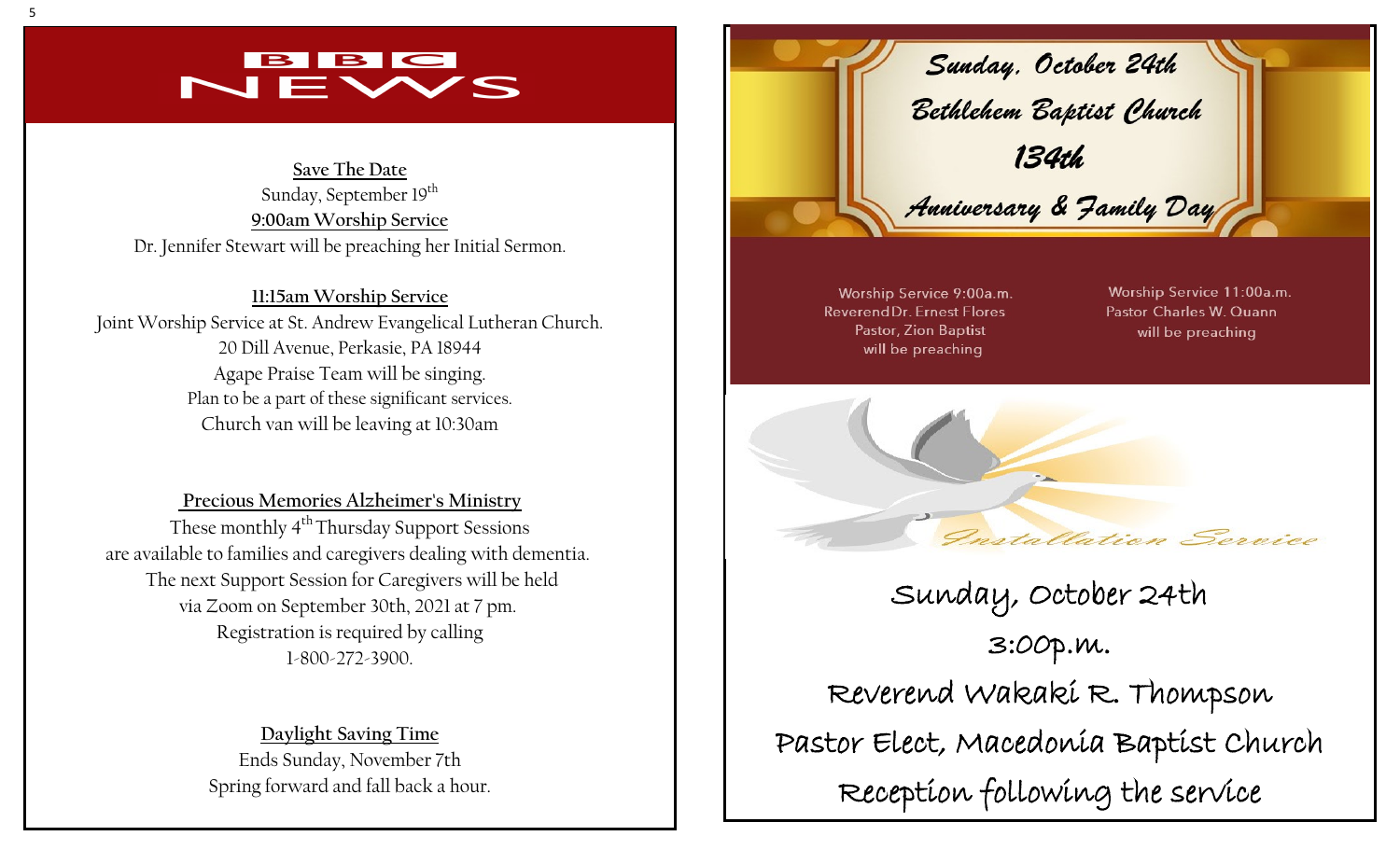

Sunday, October 3rd Worship Service 9a.m.& 11a.m. Pastor will be preaching All members are urged to wear pink. Real men wear pink.



Deacon Ordination, Deaconess and Trustees Consecration Service Sunday, October  $10^{th}$ Worship Services, 9:00a.m. and 11:00a.m. Reverend Daryl Washington Senior Pastor, St. Mary Baptist Church, Washington, DC Will be preaching



Saturday, September 18<sup>th</sup> 9:00am –3:00pm At St. Helena's Church 1489 Dekalb Pike, Blue Bell, PA 19422 Pastor Quann and the Leadership Team invites all Deacons, Deaconess, Trustees, Ministers and Ministry leaders to attend. The cost is \$10.00, continental breakfast and lunch will be served. Plan to be a part of this exciting and informative retreat.

## *2022 Ogada Mission Trip*

#### **WHEN: Sunday, March 10 - Thursday, March 24, 2022 ESTIMATED COSTS:**

**Airfare: You will be responsible for booking and paying for your own round - trip airfare (based on suggested flights we will provide). Pricing depends on when you book, type of fare, and seats selected. For example, currently (September 1st) economy roundtrip (Philly, to Heathrow, to Nairobi) fares on British Airlines range from \$1,090 - \$1,160. Lodging (all hotels), ground transportation, meals, and Safari Single (rooming by yourself) - \$ 2,354.00 Double (rooming with roommate or spouse) - \$ 1,780.00 per person**

**[https://wetu.com/Itinerary/Landing/bfe43d55-4b14-4078-935d-fda6e2da7db](https://wetu.com/Itinerary/Landing/bfe43d55-4b14-4078-935d-fda6e2da7db1)1**

**If interested, please contact Stephanie E. Snead: snead6666@yahoo.com or 215 219 2312. An Information session will be held via Zoom, October 16, 2021, at 12PM. Join Zoom Meeting https://us02web.zoom.us/j/87954225846 Meeting ID: 879 5422 5846**